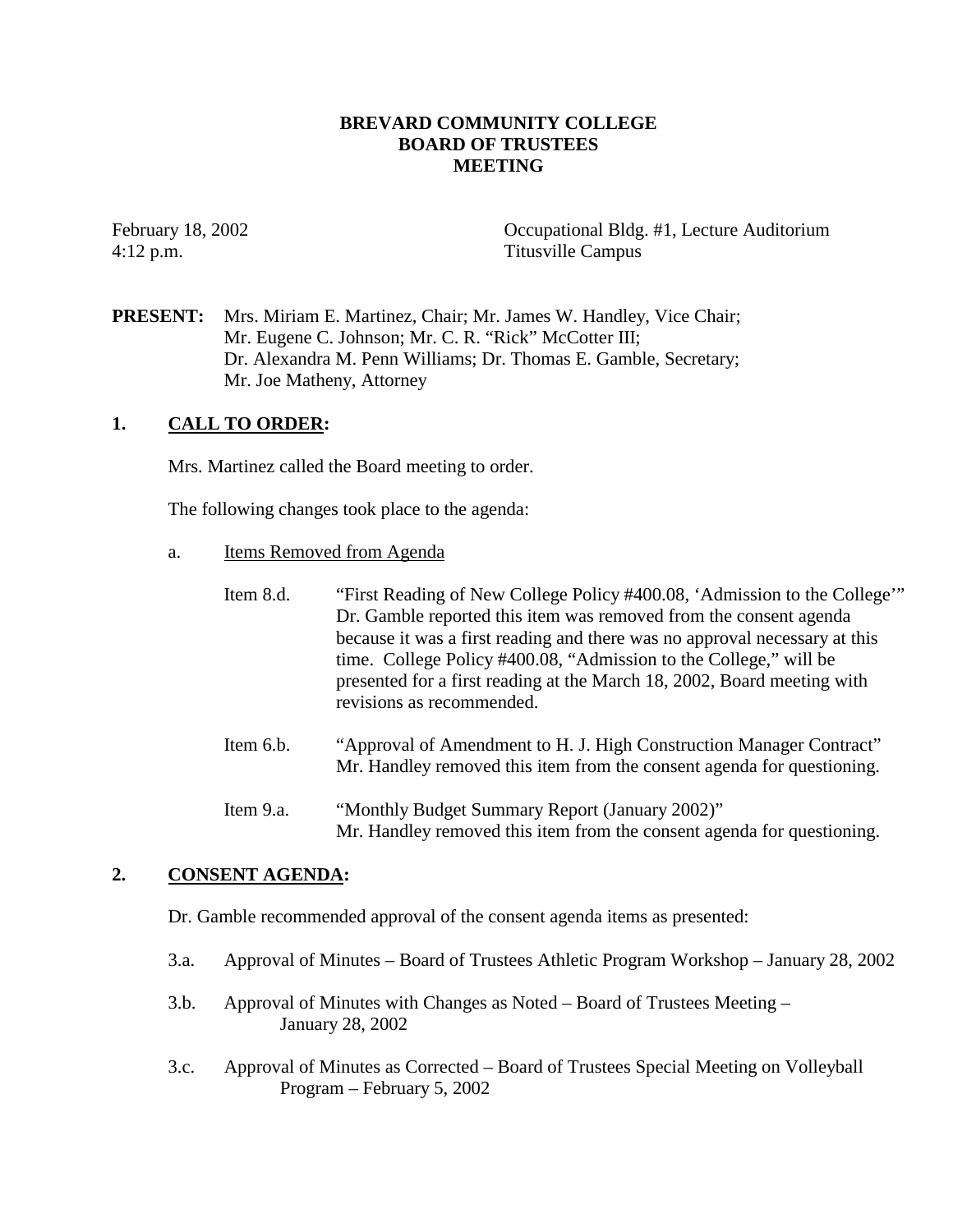Board of Trustees Meeting February 18, 2002  $Page - 2 -$ 

- 3.d. Approval of Minutes Joint BCC Board/School Board Meeting February 5, 2002
- 8.a. Approval of Personnel Actions
- 8.b. Approval of International Travel
	- (1) Beatrice Peek TRIO Staff Exchange Program
	- (2) Patrick Fuller Alpha Beta Gamma International Honor Society Travel
- 8.c. Approval and Final Reading of Revision to College Policy #102.03, "Proscribed Items or Activities on Campus"

Dr. Penn Williams moved approval of the consent agenda items. Mr. Johnson seconded the motion. All those voting in favor of the motion – Handley, Johnson, McCotter, Martinez, and Penn Williams; opposed – none. Motion unanimously approved.

# **3. APPROVAL OF THE OFFICIAL MINUTES OF PREVIOUS MEETINGS:**

a. Minutes – Board of Trustees Athletic Program Workshop – January 28, 2002

Approved – consent agenda.

b. Minutes – Board of Trustees Meeting – January 28, 2002

Approved – consent agenda.

c. Minutes – Board of Trustees Special Meeting on Volleyball Program – February 5, 2002

Approved – consent agenda.

d. Minutes – Joint BCC Board/School Board Meeting – February 5, 2002

Approved – consent agenda.

## **4. COMMUNICATIONS:**

a. Report on Status of Southern Association of Colleges and Schools Reaccreditation Process – Dr. Layne (Addendum)

Dr. Rosemary Layne, Dean of Staff and Program Development, gave a report on the status of the Southern Association of Colleges and Schools (SACS) reaffirmation process. She will present a brief survey to the Board at the March 18, 2002, meeting. This document will assist with preparing the college for the upcoming SACS visit.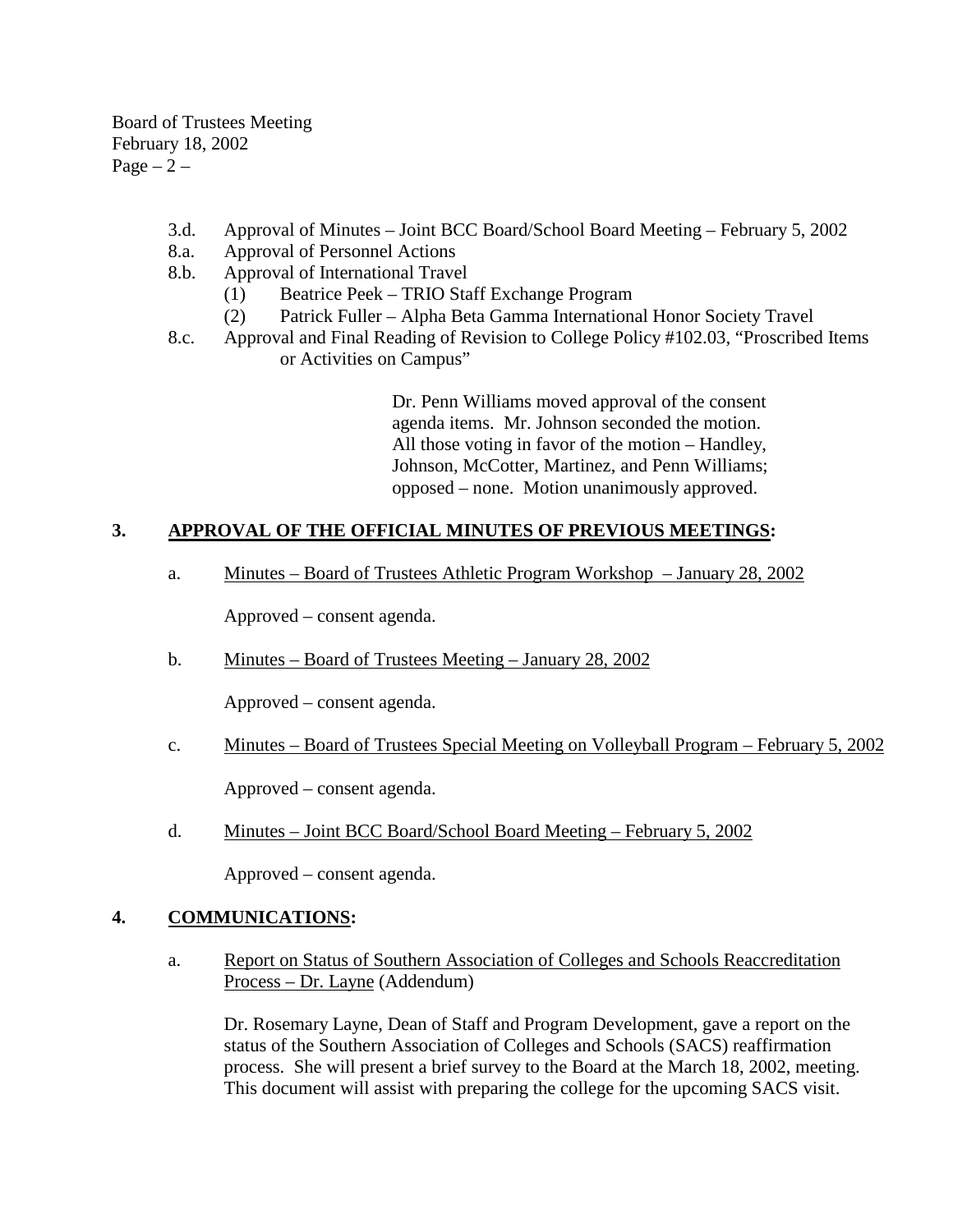Board of Trustees Meeting February 18, 2002 Page  $-3-$ 

# **5. CITIZEN'S PRESENTATION:**

a. Mr. Palmer Collins

Mr. Palmer Collins, attorney, presented a check to the Brevard Community College Foundation Office, in the amount of \$112,000, which represents the final contribution from the Kosinski Trust. Dr. Flom reported the Kosinski Fund has awarded 113 scholarships, at \$1,000 each. The endowment is over \$1.3 million and scholarships will continue to be awarded from the fund.

# **6. CONSTRUCTION AND DEVELOPMENT:**

## a. Approval of Florida Architects for Continuing Services – Mr. Little (Addendum)

Mr. Little, Vice President for Finance and Administrative Services, reported State Statutes allow the Board to award contracts to architectural and construction management companies to provide continuing services on BCC's campus projects. The projects can be no greater than \$500,000, with architectural fees no larger than \$25,000. Last year, the college completed a search process for the continuing services architect, and the Board selected the firm of Rood and Zwick. BCC has utilized this firm on several occasions with good success, saving valuable time in the completion of small projects. Mr. Little reported it is common for a college to contract with more than one firm for continuing services. The establishment of an additional continuing contract allows the college to proceed on jobs in the most efficient manner and to make use of the architectural strengths from both firms in the appropriate projects. It also allows BCC to use one firm to review the plans of another firm. Last year, the Committee recommended both Rood and Zwick and Florida Architects as qualified firms for this service. This would not replace Rood and Zwick, but simply be an additional choice for BCC. BCC has utilized the services of Florida Architects on several occasions and has been pleased with their work. Dr. Gamble reported the administration recommended approval of Florida Architects for architectural services on a continuing basis.

> Mr. Johnson moved approval of Florida Architects for Continuing Services. Dr. Penn Williams seconded the motion. All those voting in favor of the motion – Handley, Johnson, McCotter, Martinez, and Penn Williams; opposed – none. Motion unanimously approved.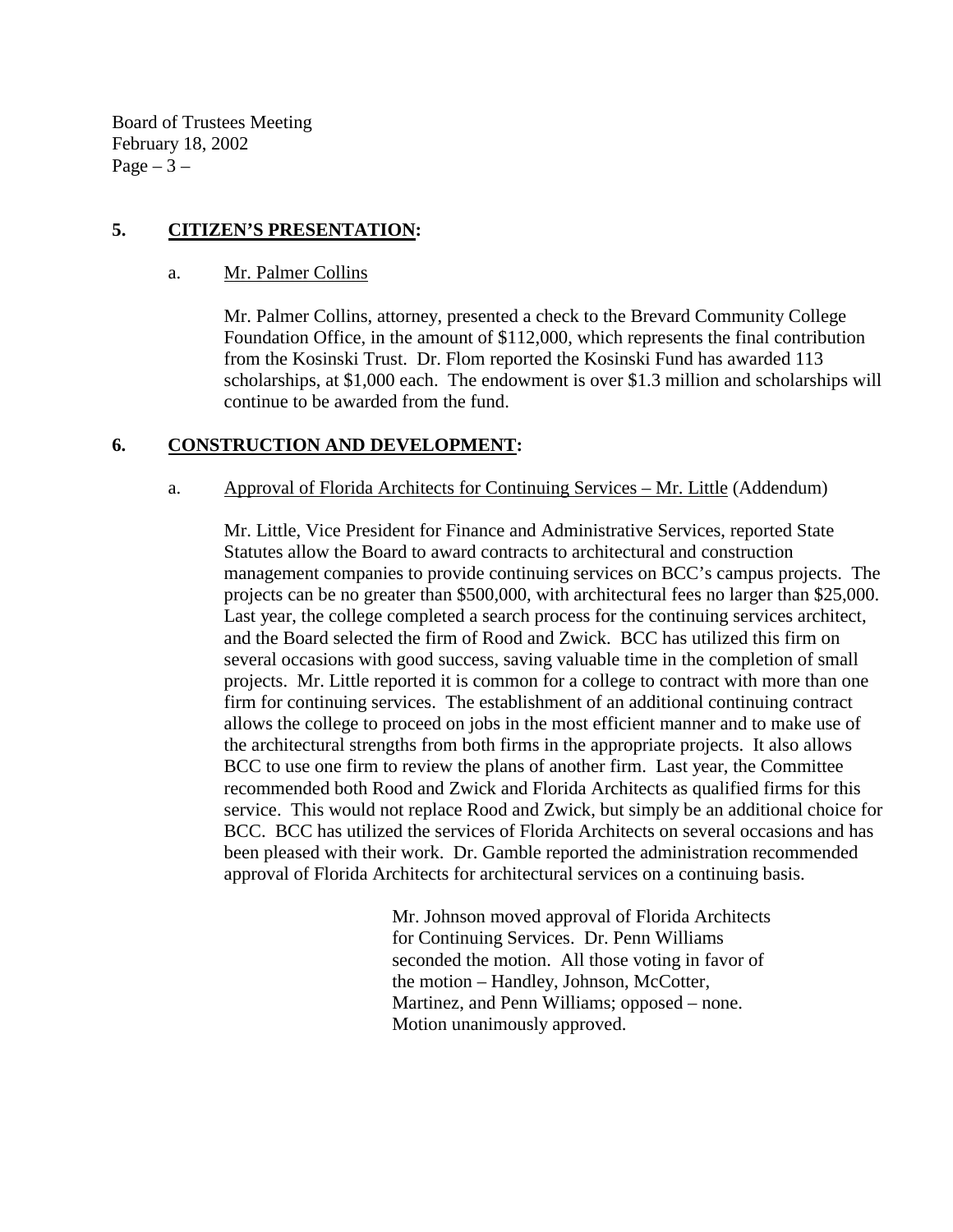Board of Trustees Meeting February 18, 2002  $Page-4$  –

## b. Approval of Amendment to H. J. High Construction Manager Contract for the Titusville Building #1 Renovations – Mr. Little – (Addendum)

Mr. Little reported H. J. High Construction has gone through the bidding process and BCC has immediate funding for the project. H. J. High has prepared a price estimate for the first phase of the project. The college would like to move forward with the work while H. J. High completes the final analysis for the guaranteed maximum price. The recommended work is a high priority and must be completed in preparation for the project. The cost of this work is \$629,716 and will be part of the guaranteed maximum price. Dr. Gamble recommended approval of the Amendment for the Construction Manager Agreement.

> Mr. Handley moved approval of the Amendment for the Construction Manager Agreement. Mr. McCotter seconded the motion. All those voting in favor of the motion – Handley, Johnson, McCotter, Martinez, and Penn Williams; opposed – none. Motion unanimously approved.

c. Approval of Phase III Plans – Titusville Campus Bldg. #1 Renovation – Mr. Little (Addendum)

Mr. Little reported Florida Architects, Inc., working in conjunction with the BCC staff, has completed the renovation plans for Building #1 on the Titusville Campus. Mr. Steve Clark, Project Manager, Florida Architects, presented the plans. Dr. Gamble recommended approval of the Building #1, Phase III plans for the Titusville Campus.

> Mr. Johnson moved approval of the Building #1, Phase III plans for the Titusville Campus. Dr. Penn Williams seconded the motion. All those voting in favor of the motion – Handley, Johnson, McCotter, Martinez, and Penn Williams; opposed – none. Motion unanimously approved.

# **7. OLD BUSINESS:**

a. Report on Pending Legal Actions – Mr. Matheny (Addendum)

 Mr. Matheny reported the Ross case is settled all within the confines of the instructions of the Board of Trustees. He reported the Creel case is also settled. He also reported the McMillan trial would commence on Tuesday, February 19, 2002. Mr. Matheny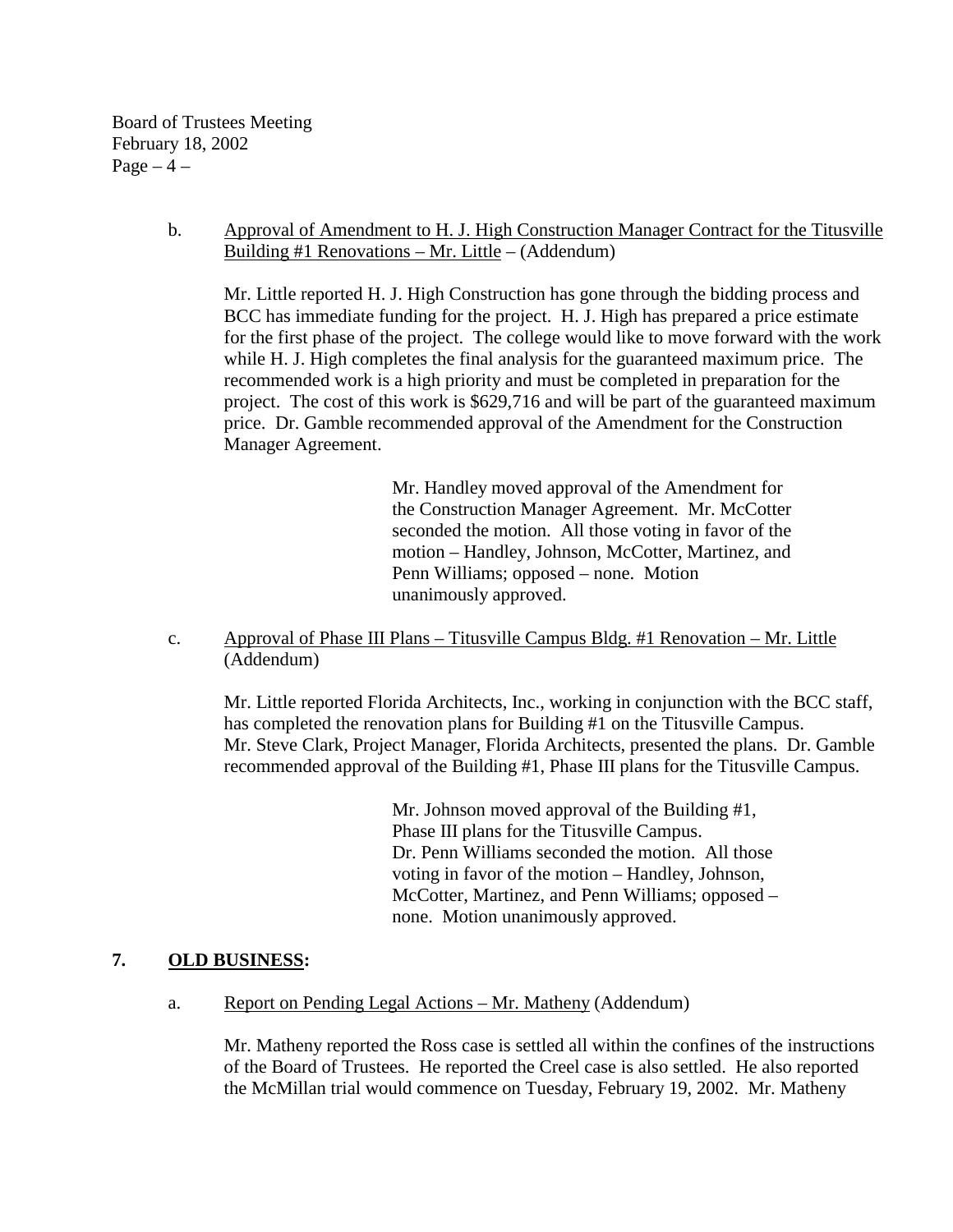Board of Trustees Meeting February 18, 2002 Page  $-5-$ 

> reported a settlement has been reached, with Stottler Stagg and Associates, regarding the architectural services pertaining to Building #3 on the Palm Bay Campus. Mr. Matheny recommended the Board authorize the college to sign the settlement agreement and resolve those issues. Dr. Gamble recommended approval of the settlement agreement.

> > Mr. Handley moved approval of the settlement agreement with Stottler Stagg and Associates. Mr. McCotter seconded the motion. All those voting in favor of the motion – Handley, Johnson, McCotter, Martinez, and Penn Williams; opposed – none. Motion unanimously approved.

Mr. Matheny reported the negotiations on the WBCC-TV agreement with Daytona Beach Community College are positive. He reported an agreement, between the two schools, has been reached. At this time, a tower agreement is being negotiated with Brown Road Tower Corporation.

#### (1) Stormwater Situation Update – Mr. Matheny

Mr. Matheny reported he, Mr. McCotter, Board member, Dr. Elena Flom, Executive Director of the BCC Foundation, and Dr. Brenda Fettrow, Cocoa Campus President, took a tour of the property adjacent to the Cocoa Campus, owned by the Foundation. Mr. Matheny reported Clark Maxwell, III, appraised the entire 36 acres at \$312,000. He appraised, separately, at \$112,000, the west 275 feet, which is the land that is recommended by the Board, as well as the BCC Foundation, not to release to the City of Cocoa. Mr. Matheny reported the BCC Foundation paid approximately \$225,000 for the entire 36 acres ten years ago. In exchange for this property, the City of Cocoa would forgive BCC of stormwater charges. There was discussion as to what direction to take regarding this situation. Dr. Gamble encouraged the Board to support the negotiation of an agreement by Mr. Matheny.

> Dr. Penn Williams moved approval for Mr. Matheny to negotiate an agreement with the City of Cocoa. Mr. Johnson seconded the motion. All those voting in favor of the motion – Handley, Johnson, McCotter, Martinez, and Penn Williams; opposed – none. Motion unanimously approved.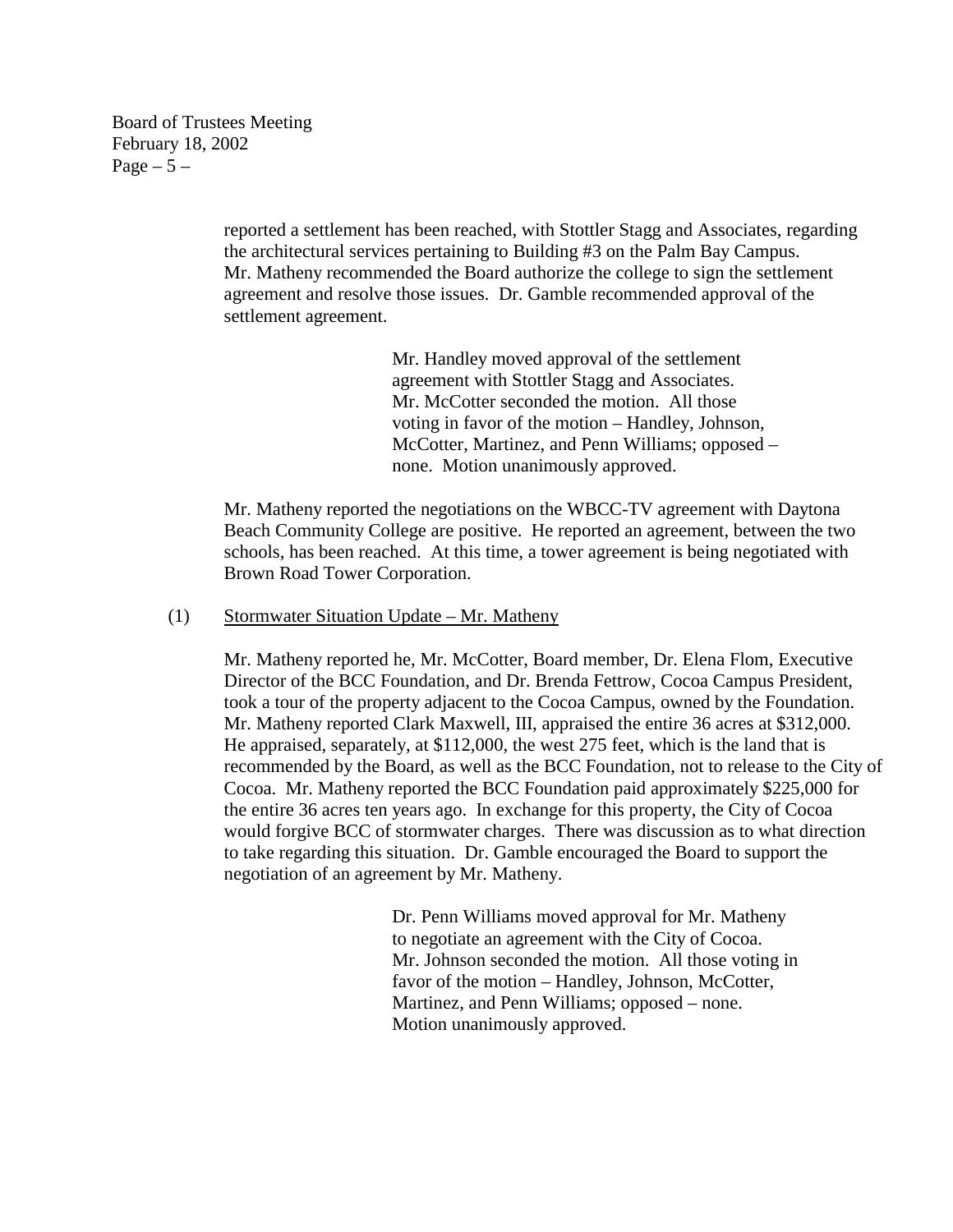Board of Trustees Meeting February 18, 2002 Page –  $6$  –

# **8. NEW BUSINESS:**

a. Approval of Personnel Actions – Ms. Oglesby (Addendum)

Approved – consent agenda.

- b. Approval of International Travel Dr. Gamble (Addendum)
	- (1) Beatrice Peek TRIO Staff Exchange Program
	- (2) Patrick Fuller Alpha Beta Gamma International Honor Society Travel

Approved – consent agenda.

c. Approval and Final Reading of Revision to College Policy #102.03, "Proscribed Items or Activities on Campus"– Dr. Fettrow (Addendum)

Approved – consent agenda.

d. First Reading of New College Policy #400.08, "Admission to the College" – Dr. Bilsky (Addendum)

 College Policy #400.08, "Admission to the College," will be presented for a first reading at the March 18, 2002, Board meeting with revisions as recommended.

e. Approval of Items to Add to Future Board Agendas by the Board – Mrs. Martinez

Mrs. Martinez reported the "Request for Board Meeting Agenda Items," form was prepared by Dr. Gamble in response to the Board's request. Mrs. Martinez reported agenda item requests should be submitted to Terry Martin, Executive Assistant to the District President, via e-mail or mail. Dr. Gamble reported recommended items should be submitted ten days prior to the Board meeting to include in the Board packets. Dr. Gamble will confirm items, with Chair Martinez.

> Mr. Handley moved approval of the "Request for Board Meeting Agenda Items," form to be used as a vehicle to add items to the agenda by the Board. Mr. Johnson seconded the motion. All those voting in favor of the motion – Handley, Johnson, McCotter, Martinez, and Penn Williams; opposed – none. Motion unanimously approved.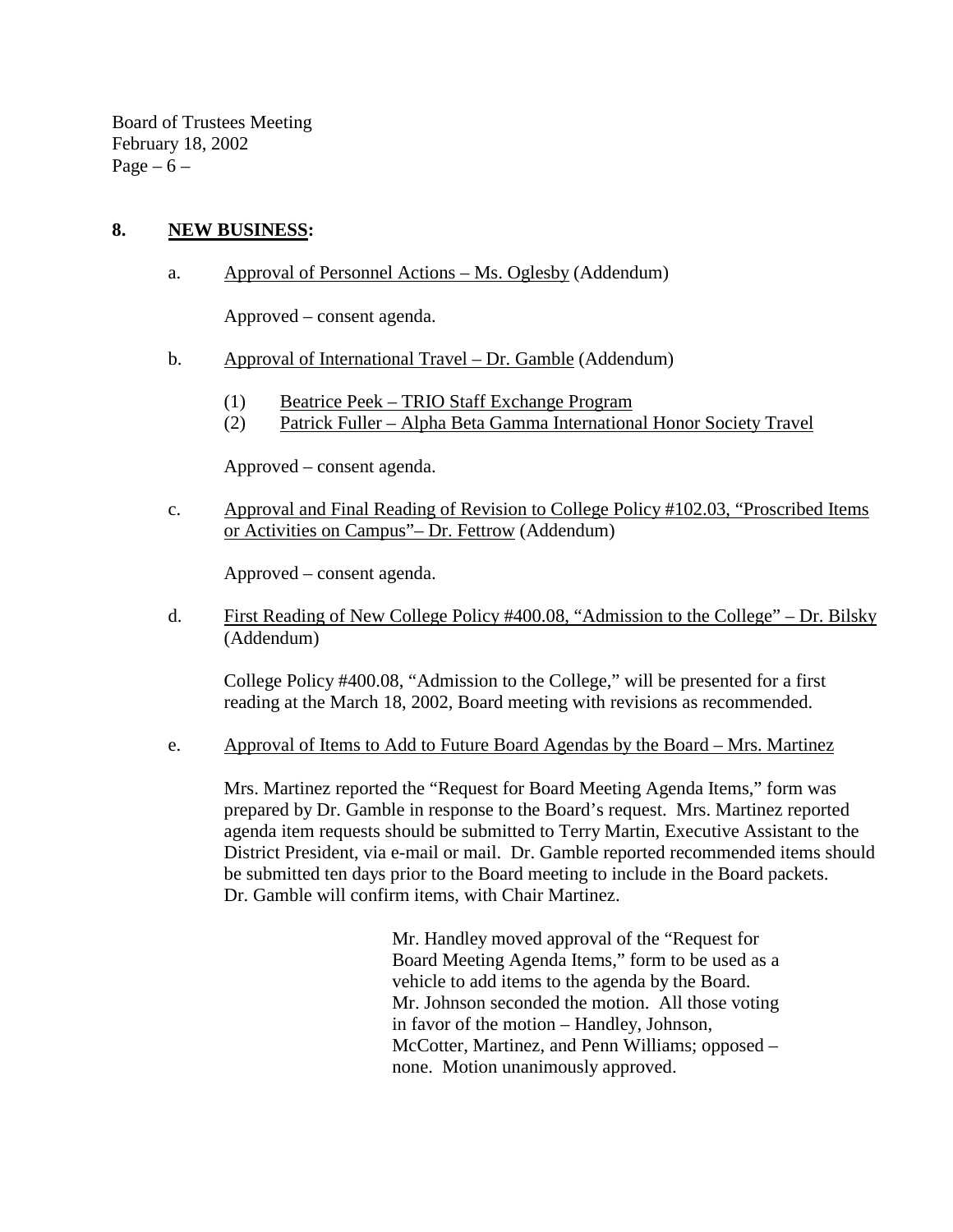Board of Trustees Meeting February 18, 2002  $Page - 7 -$ 

# **9. FINANCIAL ACTIONS:**

a. Approval of Monthly Budget Summary Report (January 2002) – Mr. Cherry (Addendum)

Mr. Handley requested information on the college restricted fund budget, as he noted the appropriations were down in comparison on the last year. Mr. Mark Cherry, Associate Vice President of Collegewide Accounting, reported the appropriation for the restricted fund is difficult to predict, as funds do not arrive consistently throughout the year. In addition, the college was impacted with the reduction of the Job Link funding. However, Mr. Cherry reported the college is in good shape in terms of the net revenues versus the expenditures. Regarding the unrestricted fund, Mr. Cherry reported the college is currently in the process of identifying individual cost centers that will be reduced due to the budget cut the college experienced and funds for the reduction have been placed on reserve. Dr. Gamble recommended approval of the Monthly Summary Report (January 2002).

> Mr. McCotter moved approval of the Monthly Budget Summary Report (January 2002). Mr. Johnson seconded the motion. All those voting in favor of the motion – Handley, Johnson, McCotter, Martinez, and Penn Williams; opposed – none. Motion unanimously approved.

## **10. REPORT OF THE DISTRICT PRESIDENT:**

a. BCC's Aerospace Program

Dr. Gamble reported BCC had good presence at the Space Industry Day event in Tallahassee. BCC had a display and participated in the activities.

b. BCC Students Selected to the All-Florida Academic Team

Dr. Gamble reported eight BCC students, two from each campus, were selected to the All-Florida Academic Team. The students will now compete for team placement and recognition on the All-USA Academic Team. This effort is sponsored by Phi Theta Kappa (PTK) Community College Honor Society and the USA Today newspaper. Ms. Joanne Connell, Titusville Campus Librarian, is a PTK sponsor and will accompany the BCC students to Tallahassee March 6 and 7, for the recognition events. The students will be introduced to the Board of Trustees at a future meeting.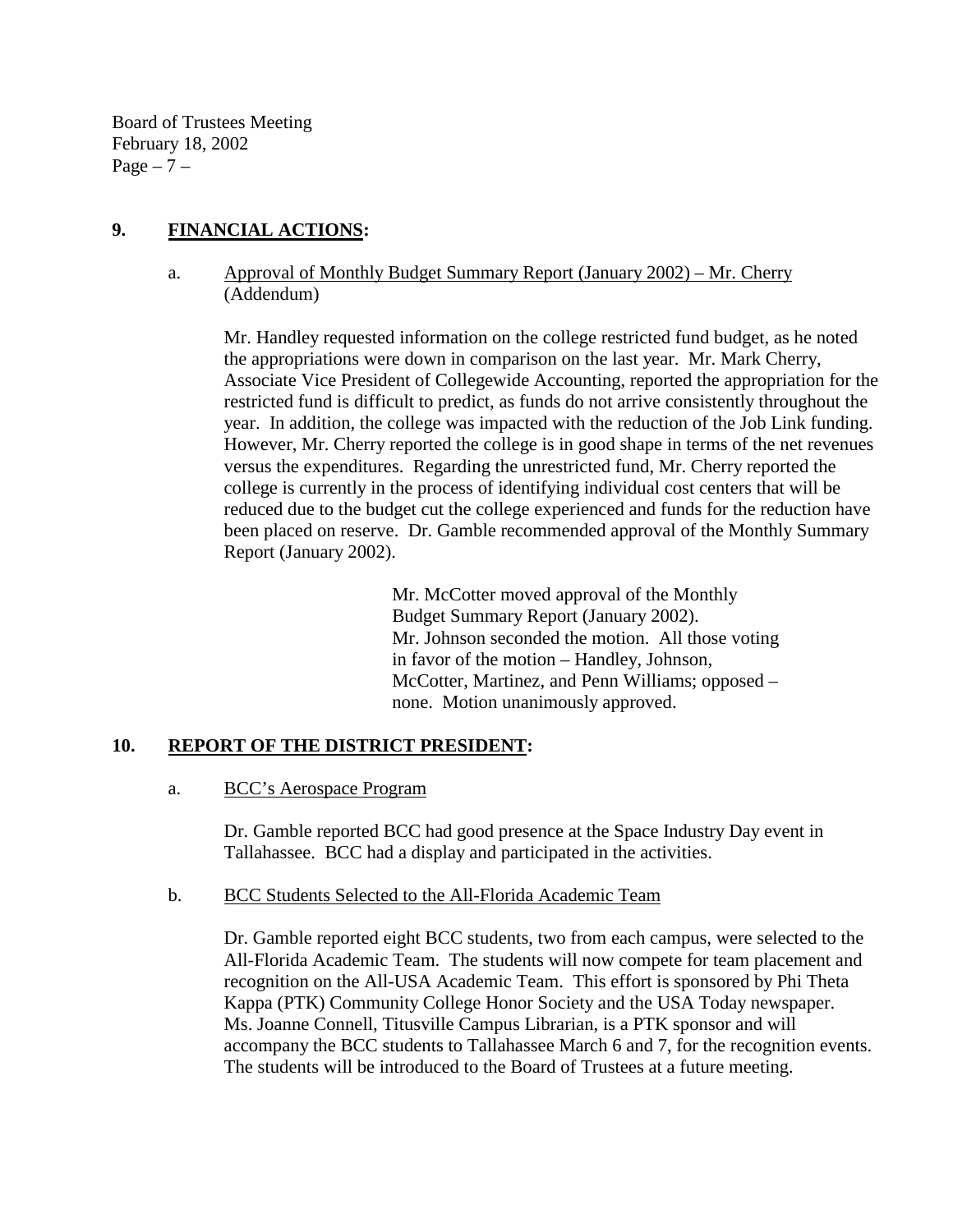Board of Trustees Meeting February 18, 2002  $Page - 8 -$ 

### c. Education Leadership Roundtable

Dr. Gamble reported he has been asked to co-chair the Education Leadership Roundtable with Marci Harris, Director of United Space Alliance. The first meeting will take place in early March and will explore ways to better serve the needs of area students and educators. Commissioner of Education, Charlie Crist, has been invited to participate in this roundtable, along with representatives from schools, colleges, and the Florida Space Research Institute.

# d. Education and Workforce Committee for the Economic Development Commission of Florida's Space Coast

Dr. Gamble reported he has been asked to chair the Education and Workforce Committee for the Economic Development Commission of Florida's Space Coast. This commission has been established to encourage the use of opportunities between Brevard employers and educational institutions in Brevard County. It will focus on critical issues to ensure strong, business-education partnerships and overall workforce enhancements.

### e. Legislative Agenda for 2002-2003

Dr. Gamble reported he has been in regular contact with members of the Brevard Legislative Delegation and with the leadership of the Florida Senate and House, on BCC's legislative agenda for 2002-2003. He reported he will be in Tallahassee on February 21 and 22, 2002, to further pursue BCC's interests in that regard.

## f. Simpkins Entrepreneurial Lecture

Dr. Gamble reported the second Simpkins Entrepreneurial lecture is scheduled for Monday, April 1, 2002, and will feature Bo Callaway, who, in addition to being the cofounder of Callaway Gardens in Georgia, is founder of Crested Butte Ski Resort in Colorado, a former U.S. Congressman, and former Secretary of the Army under President Nixon. The presentations will be held April 1, from 10:00 a.m. until 11:50 a.m., in the Teaching Auditorium, Building #4, on the Melbourne Campus, and 7:00 p.m. until 8:30 p.m., in the Bernard W. Simpkins Fine Arts Center, Building #4, on the Cocoa Campus.